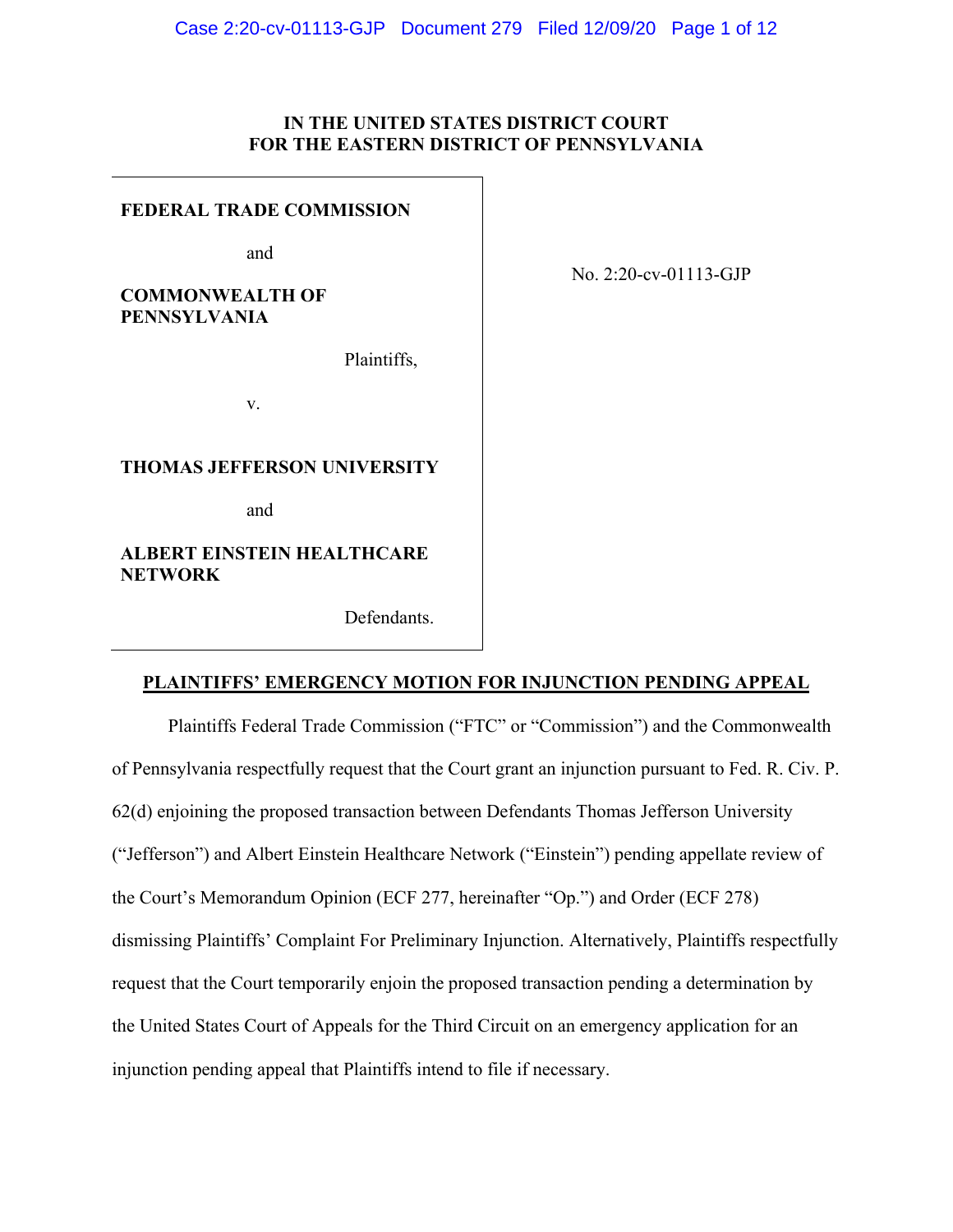#### Case 2:20-cv-01113-GJP Document 279 Filed 12/09/20 Page 2 of 12

Under the Court's February 28, 2020 temporary restraining order (ECF 11), Defendants may consummate their proposed merger seven calendar days after the Court's ruling on Plaintiffs' requested relief: after 11:59 p.m. on Tuesday December 15, 2020. Absent an injunction pending appeal, Plaintiffs understand that Defendants will consummate their proposed merger at that time.

Plaintiffs respectfully submit that the Court's denial of Plaintiffs' requested relief raises serious, substantial legal issues for the Court of Appeals to resolve. Specifically, the appellate court should have the opportunity to review the Court's application of the hypothetical monopolist test. Plaintiffs believe it was legal error to reject the undisputed results in favor of an amorphous "commercial realities" standard beyond that prescribed in the relevant Supreme Court and Third Circuit case law.

An injunction pending appeal is necessary to preserve the *status quo*, which would otherwise be irreparably altered if the merger occurs while appellate review proceeds. Indeed, as the Court recognized, it would be difficult for the FTC to "unscramble the egg," *i.e.*, unwind a consummated transaction once the merging parties begin to consolidate operations. Op. 61-62. An injunction would enable the Government to obtain effective relief if it were to prevail before the Court of Appeals. Because consummation of the merger would likely make such relief impossible, an injunction is necessary to prevent immediate irreparable harm to consumers and competition. By contrast, Defendants will not be substantially injured by a stay pending appeal because the merger agreement will not expire until the later of December 31, 2021, or 60 days after a final decision by a U.S. Court of Appeals. For these reasons, Plaintiffs seek to enjoin the consummation of this merger temporarily while the Court of Appeals resolves issues vital to competition in the health care industry in southeastern Pennsylvania and beyond.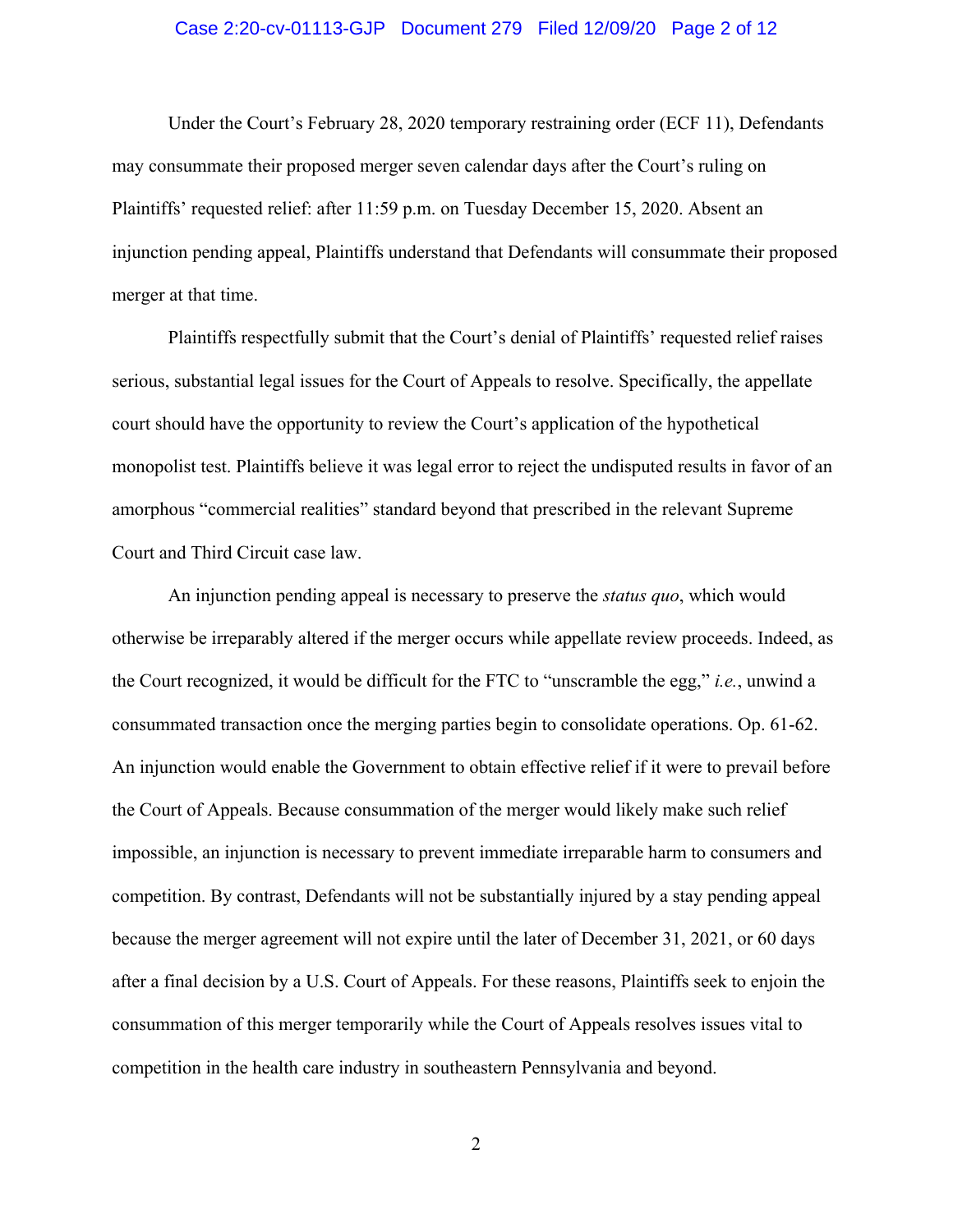#### **ARGUMENT**

### **I. THE APPLICABLE LEGAL STANDARD**

Courts have traditionally considered four factors when determining whether to grant an injunction or stay an order to maintain the *status quo* pending an appeal: "(1) whether the stay applicant has made a strong showing that he is likely to succeed on the merits; (2) whether the applicant will be irreparably injured absent a stay; (3) whether issuance of the stay will substantially injure the other parties interested in the proceeding; and (4) where the public interest lies." *Hilton v. Braunskill*, 481 U.S. 770, 776 (1987); *see also Republic of Philippines v. Westinghouse Elec. Corp.*, 949 F.2d 653, 658 (3d Cir. 1991); *Butamax Advanced Biofuels LLC v. Gevo, Inc.*, Civ. No. 11-54-SLR, 2012 WL 2675232, at \*1 (D. Del. Jul. 6, 2012) (granting motion for injunction pending appeal after denying plaintiff's motion for preliminary injunction). In applying these factors, courts use a balancing test and "must weigh and measure each factor against the other factors and against the form and magnitude of the relief requested." *Butamax,*  2012 WL 2675232, at \*1 (quoting *Honeywell Intern., Inc. v. Universal Avionics Sys. Corp.*, 397 F.Supp. 2d 537, 548 (D. Del. 2005)).

With respect to the first prong, when the "harm to applicant is great enough, a court will not require 'a strong showing' that applicant is 'likely to succeed on the merits.'" *Butamax*, 2012 WL 2675232, at \*1 (quoting *Hilton,* 481 U.S. at 776); *see also McSurely v. McClellan,* 697 F.2d 309, 317 (D.C. Cir. 1982). Requiring a strong showing of success is particularly unwarranted when a district court considers whether to stay its own decision. Strict adherence to such a requirement would preclude a trial court from ever entering a stay unless it believed its own decision was likely incorrect. *Washington Metro. Area Transit Comm'n v. Holiday Tours, Inc.*, 559 F.2d 841, 844-45 (D.C. Cir. 1977). Thus, "[w]hen the request for a stay is made to a district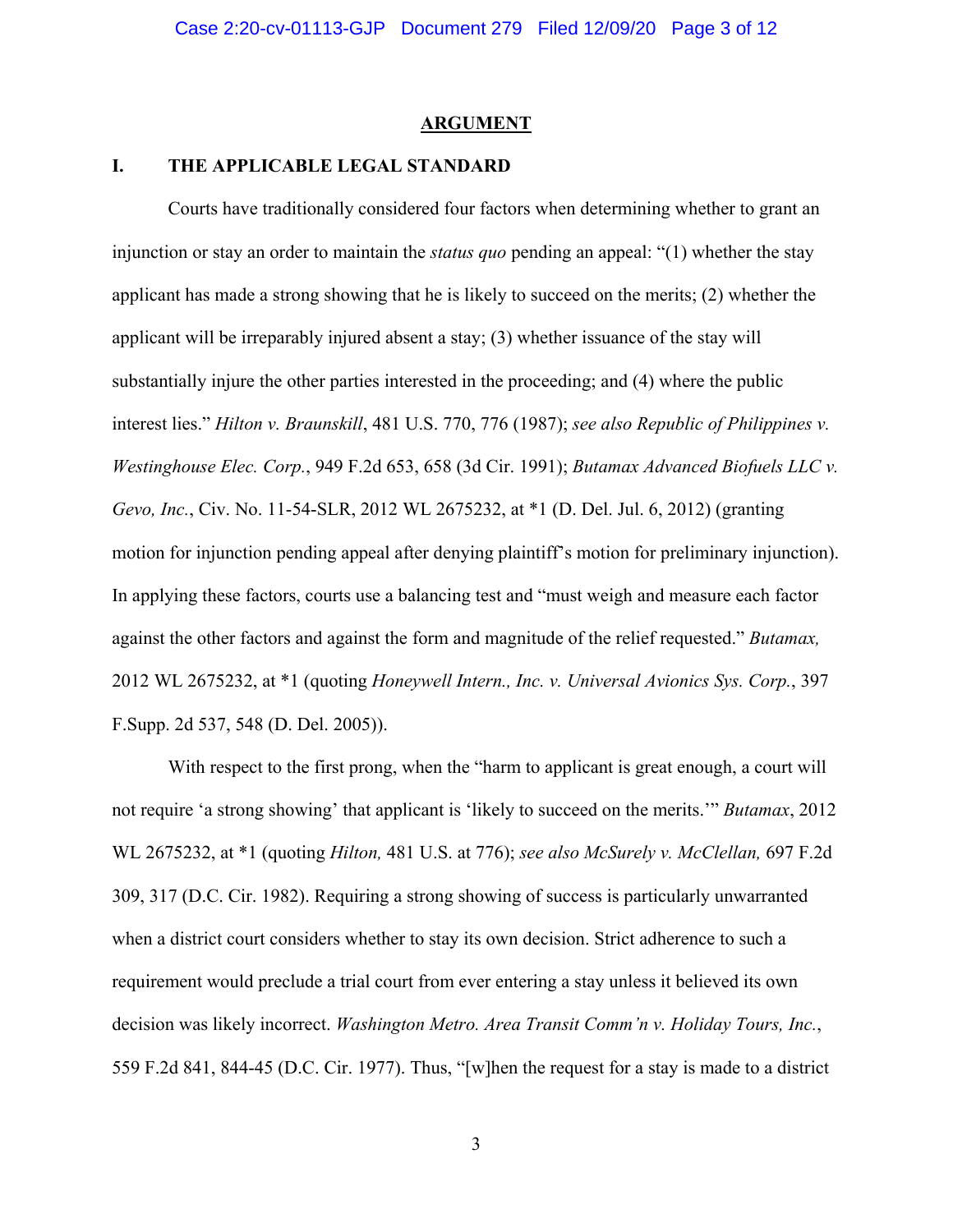### Case 2:20-cv-01113-GJP Document 279 Filed 12/09/20 Page 4 of 12

court, common sense dictates that the moving party need not persuade the court that it is likely to be reversed on appeal." *Canterbury Liquors & Pantry v. Sullivan*, 999 F. Supp. 144, 150 (D. Mass. 1998). Instead, "the movant must only establish that the appeal raises serious and difficult questions of law in an area where the law is somewhat unclear." *Id.* Accordingly, courts have often granted injunctions pending appeal of district court decisions denying an FTC challenge to a hospital merger. *See, e.g.*, *FTC v. Penn State Hershey Med. Ctr.*, No. 16-2365 (3d Cir. May 24, 2016); *FTC v. Advocate Health Care Network*, No. 15-cv-11473-JLA (N.D. Ill. Jun. 17, 2016); *FTC v. Freeman Hosp.*, 1995 WL 155237 (8th Cir. Mar. 1, 1995).

Here, each of the relevant factors weighs in favor of granting an injunction to maintain the *status quo* pending appeal.

# **II. PLAINTIFFS HAVE MADE A STRONG SHOWING OF LIKELIHOOD OF SUCCESS ON THE MERITS.**

Granting an injunction pending appeal is proper because the Government has made a strong showing of likelihood of success on the merits that the proposed merger is unlawful under Section 7 of the Clayton Act. Just as in *FTC v. Penn State Hershey Med. Ctr.*, 838 F.3d 327 (3d Cir. 2016), "the District Court, the Hospitals, and the Government all agreed that the hypothetical monopolist test was the proper standard to apply." *See id.* at 345; Op. 26-27. When applying the hypothetical monopolist test ("HMT"), courts must do so through the lens of commercial insurers. *See Penn State Hershey*, 838 F.3d at 342-43; *FTC v. Advocate Health Care Network*, 841 F.3d 460, 470-71 (7th Cir. 2016); *Saint Alphonsus Med. Ctr.-Nampa Inc. v. St. Luke's Health Sys., Ltd.*, 778 F.3d 775, 784-85 (9th Cir. 2015); *ProMedica Health Sys., Inc. v. FTC*, 749 F.3d 559, 562-63 (6th Cir. 2014). Properly viewed in this context, the relevant question is not whether Jefferson or Einstein compete with hospitals located outside the relevant antitrust markets, but rather whether commercial insurers would pay a small but significant non-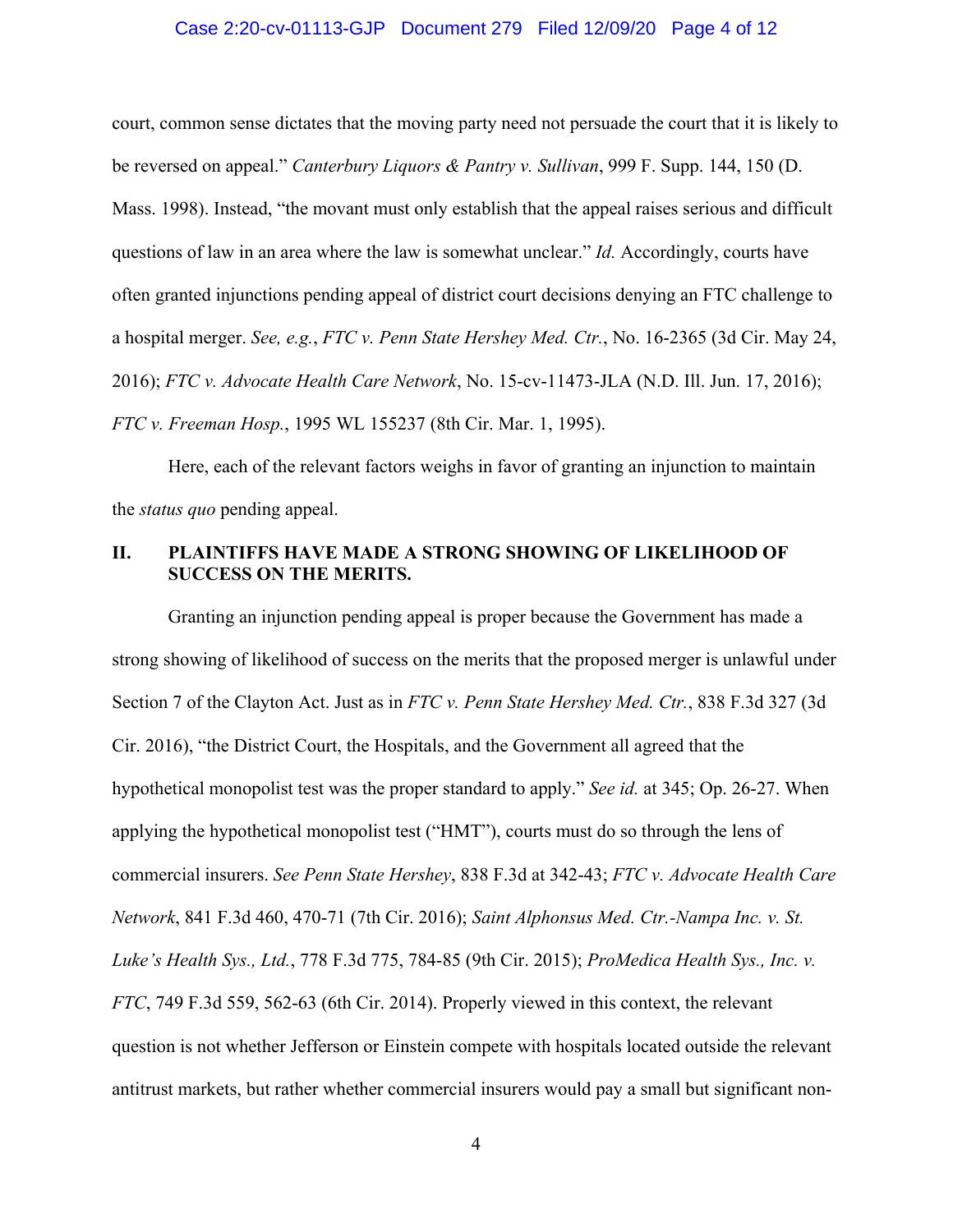#### Case 2:20-cv-01113-GJP Document 279 Filed 12/09/20 Page 5 of 12

transitory increase in price (a "SSNIP") in order to maintain access to a hypothetical monopolist of all hospitals in any one of the markets. *See Penn State Hershey*, 838 F.3d at 342-43.

Here, the FTC's economic expert, Dr. Loren Smith, answered precisely the question required by *Penn State Hershey* and other recent appellate precedents: "whether a hypothetical monopolist of all hospitals in the candidate market could profitably increase prices at [Einstein's hospitals] by a SSNIP of at least [five percent] *in negotiations with insurers*." *See* Op. 30 (emphasis in original). It is undisputed then, that "the geographic market boundaries which arise from Dr. Smith's calculations result in SSNIP values that satisfy the HMT" and that the geographic markets proposed by Plaintiffs pass the HMT in the context of negotiations with *insurers*. Op. 31. Accordingly, Plaintiffs' proposed geographic markets satisfy the HMT and constitute relevant antitrust markets.

Respectfully, the Court erred by giving contradictory treatment to Dr. Smith's hypothetical-monopolist analysis. After the Court recognized that Dr. Smith tested whether a hypothetical monopolist could force a price increase "*in negotiations with insurers,*" Op. 30 (emphasis in original), the Court found that Dr. Smith failed to "address, much less answer, the relevant antitrust question, which is whether a hypothetical monopolist could profitably impose a SSNIP without insurance companies turning to providers outside the geographic markets," Op. 31. As shown below, the Court overlooked the passages of Dr. Smith's report and testimony addressing precisely that issue.

Dr. Smith outlined the "standard model of hospital-insurer bargaining in the economics literature," which provides that the greater the share of patients who prefer to be treated within the geographic market (*i.e.*, the aggregate diversion ratio), the greater a hypothetical monopolist's ability to force a post-merger price increase on commercial health insurers.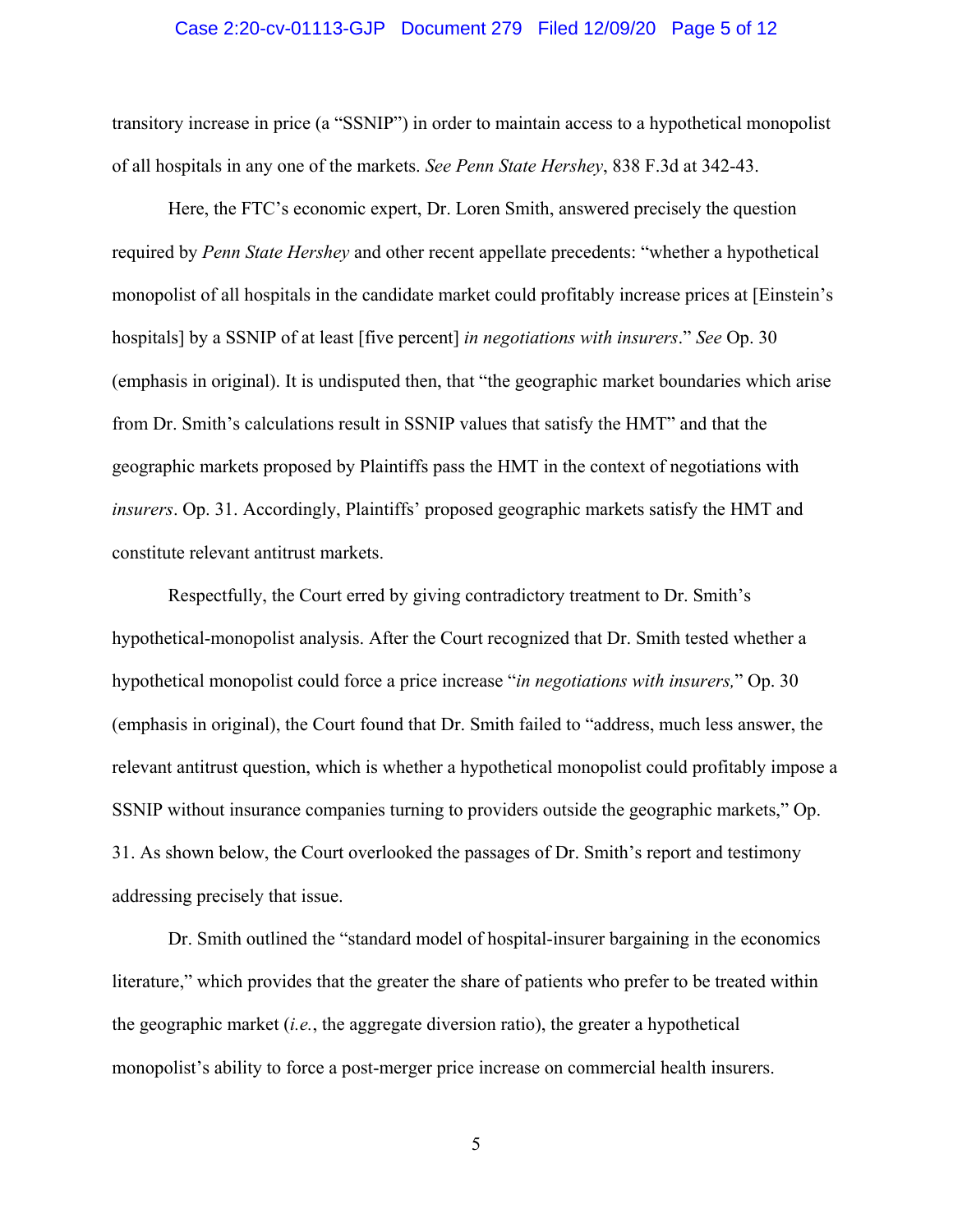#### Case 2:20-cv-01113-GJP Document 279 Filed 12/09/20 Page 6 of 12

PX8000 ¶¶ 138, 286-87; Sept. 15, 2020 Hr'g Tr. 95:16-96:9, 98:12-21, 99:15-100:15. This principle makes sense because insurers compete based on their ability to offer patients and employers a broad and attractive network of hospital options. *See* Op. 25-26 (discussing *Penn State Hershey*, 838 F.3d at 342).

The Court rejected the Government's undisputed showing that its markets satisfy the hypothetical market test by citing "commercial realities" suggesting that insurers can defy a price increase because of vigorous competition elsewhere in southeastern Pennsylvania. Op. 31, 36-37. This, too, was error. "The proper question to be asked in this case is not where the parties to the merger do business or even where they compete, but where, within the area of competitive overlap, the effect of the merger on competition will be direct and immediate." *United States v. Phila. Nat'l Bank*, 374 U.S. 321, 357 (1963). The Third Circuit held that courts must consider "commercial realities" when "*formulat[ing]* and *apply[ing]* the hypothetical monopolist test," *Penn State Hershey*, 838 F.3d at 344-45 (emphasis added), not that trial courts can reject the test simply because they disagree with its undisputed outcome.

Here, the Court rejected the outcome of the hypothetical monopolist test because it believed that the testimony of insurers was "not unanimous or unequivocal" on whether they would accept a price increase rather than offer plans without any hospitals in the relevant markets. Op. 33-34. Importantly, the Court did not find that insurers would successfully *defeat* a price increase in this manner. When the Court discounted the standard economic tools for evaluating hospital mergers because it found the witness testimony "equivocal," it controverted the basic legal principles governing merger cases. When deciding whether to grant a preliminary injunction against a proposed merger, "doubts are to be resolved *against* the transaction," and "[a] certainty, even a high probability [of illegality] need not be shown." *Penn State Hershey*,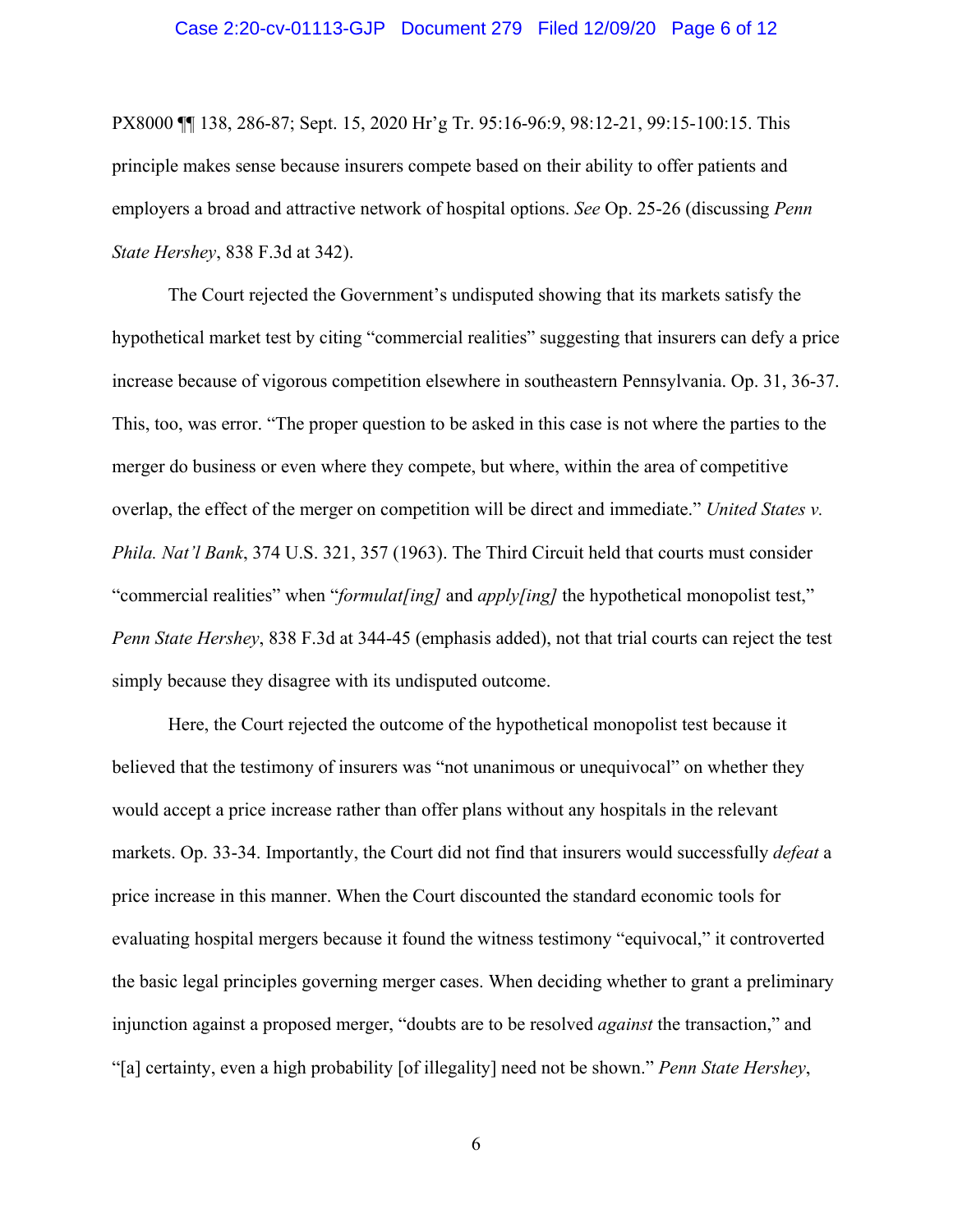#### Case 2:20-cv-01113-GJP Document 279 Filed 12/09/20 Page 7 of 12

838 F.3d at 337 (cleaned up, emphasis added). In this case, the Court improperly resolved doubts *in favor* of the transaction and required "unequivocal" (Op. 33) proof of illegality. This is reversible legal error.

Finally, the Court improperly discarded the results of the hypothetical monopolist test for Acute Rehab Services by holding that because "[r]elatively few health plan members" ever need these services, an insurer would never accept a price increase in order to secure access to them. Op. 55-60. This reasoning would bless mergers to complete monopoly in the market for IRFs or any other medical service required by a small number of insured patients, such as the treatment of rare diseases. That is not the law. The Clayton Act does not require that a product market be sufficiently large as to affect competition in a much broader sphere. Instead, "if anticompetitive effects of a merger are probable in 'any' significant market, the merger—at least to that extent is proscribed." *Brown Shoe Co. v. United States*, 370 U.S. 294, 336-37 (1962) (quoting 15 U.S.C. § 18). The Court's analysis would insulate anticompetitive mergers of competing products whenever their sellers are sufficiently large that they can bundle that product with others that would mask the effects of increased market power in an otherwise well-defined antitrust market.

The merger in this case is manifestly anticompetitive in the three geographic markets established by the hypothetical monopolist test. The merger would result in a combined entity that controls over 64% of the market for inpatient general acute care services sold to commercial insurers and their members ("GAC Services") in the Northern Philadelphia Area and over 49% of the market for GAC Services in the Montgomery Area. Further, the merger would combine Philadelphia's only two nationally renowned inpatient rehabilitation facilities, creating a firm controlling over 71% of the market for inpatient acute rehabilitation services sold to commercial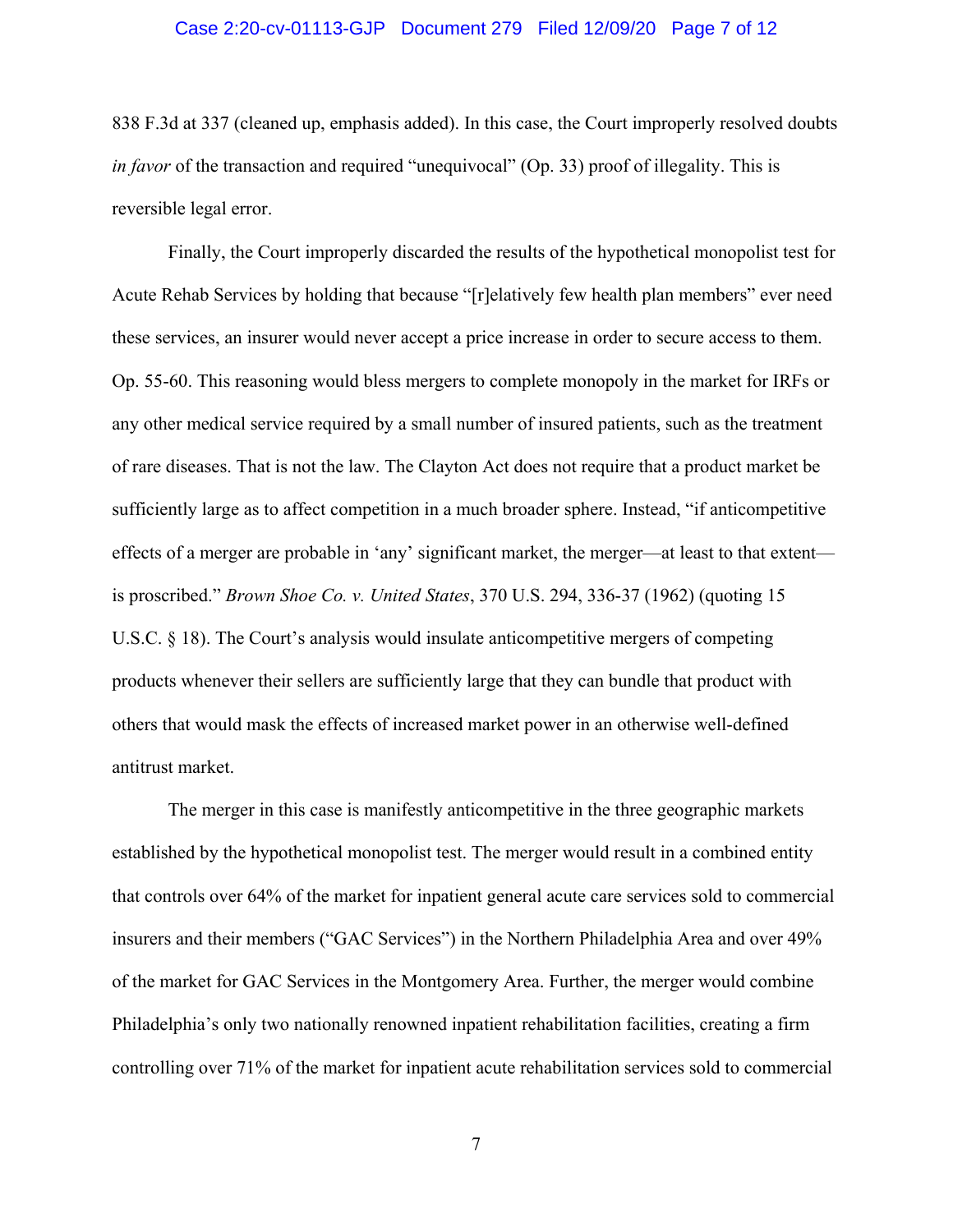#### Case 2:20-cv-01113-GJP Document 279 Filed 12/09/20 Page 8 of 12

insurers and their members ("Acute Rehab Services") in the Philadelphia Area. Under controlling precedent, these combined market shares and the resulting increases in market concentration easily render the transaction presumptively unlawful in each of the alleged markets. *See Phila. Nat'l Bank*, 374 U.S. at 363-64 (finding that a 30% combined market share threatens undue concentration). Plaintiffs supported this presumption by showing that the merger would eliminate close competition between Jefferson and Einstein and substantially increase Defendants' bargaining leverage in contract negotiations with commercial insurers, leading to higher prices for GAC Services and Acute Rehab Services. These issues deserve full and thorough consideration by the Court of Appeals before the merger is consummated.

Plaintiffs respectfully submit that, at a minimum, they have raised substantial questions about whether the Court's application of the HMT was an error of law. Accordingly, an injunction pending resolution of this issue by the Third Circuit Court of Appeals is warranted.

# **III. PLAINTIFFS WILL BE IRREPARABLY HARMED IF THE MERGER IS ALLOWED TO PROCEED.**

If this injunction is denied, Defendants will be free to consummate the merger after 11:59 p.m. on Tuesday, December 15, 2020. Plaintiffs would then be prejudiced in their ability to obtain adequate relief if the transaction is found to be illegal in the administrative proceeding commenced by the Commission. Courts have recognized that constructing and enforcing an effective divestiture order after merging parties have combined their operations has historically been exceedingly difficult. *Penn State Hershey*, 838 F.3d at 352-53; *see also FTC v. Whole Foods Mkt., Inc.*, 548 F.3d 1028, 1033-34 (D.C. Cir. 2008); *FTC v. PPG Indus., Inc.*, 798 F.2d 1500, 1508-09 (D.C. Cir. 1986); *FTC v. Warner Commc'ns Inc.*, 742 F.2d 1156, 1165 (9th Cir. 1984).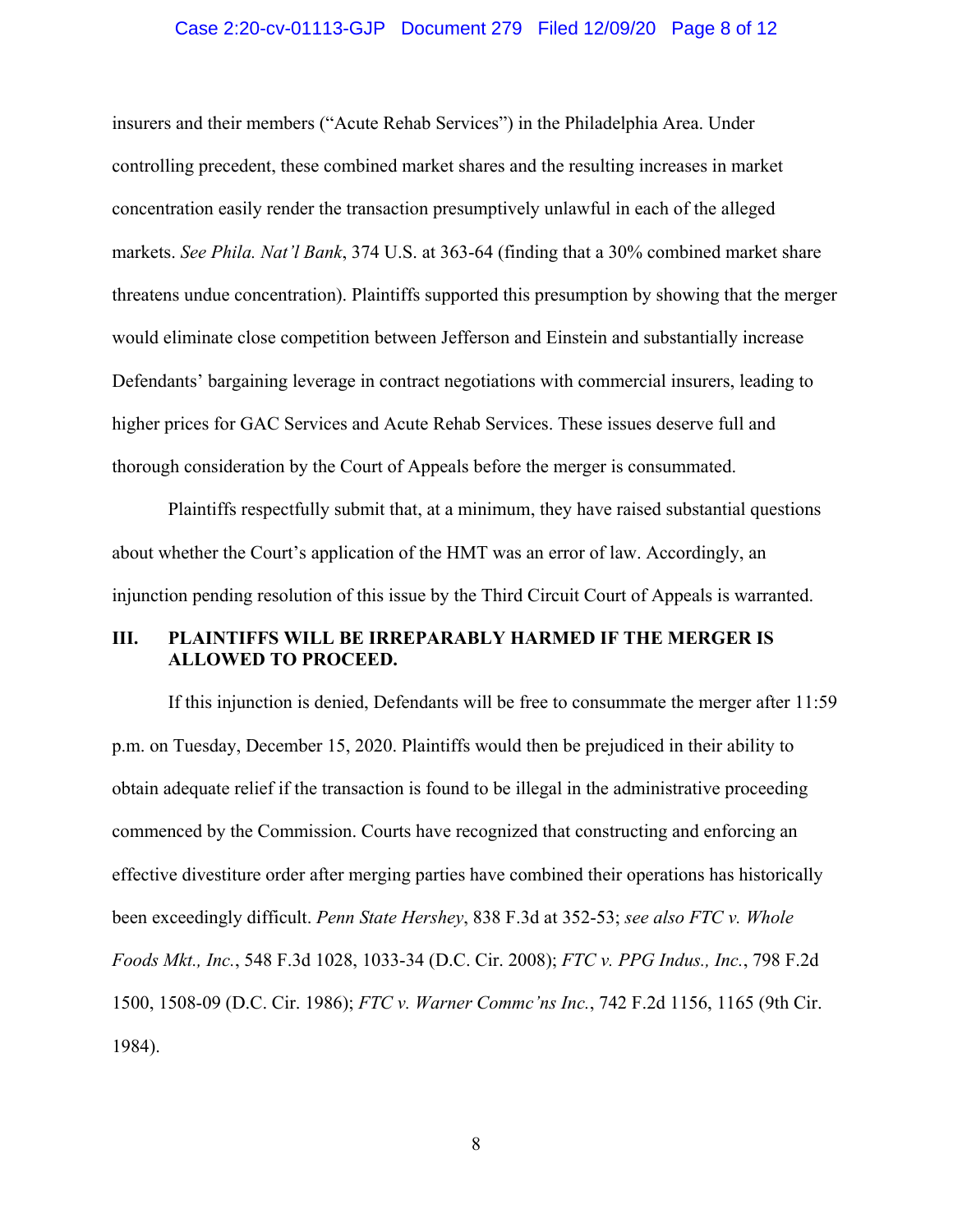#### Case 2:20-cv-01113-GJP Document 279 Filed 12/09/20 Page 9 of 12

These concerns are particularly acute in this case because Defendants plan to fundamentally alter their respective assets, making it very difficult, if not impossible, to restore competition to pre-merger levels. Absent injunctive relief, Defendants would be able to execute their plans to consolidate assets and service lines, including shuttering Einstein's Elkins Park general acute care hospital and the inpatient rehabilitation facilities at Abington and Jefferson Frankford Hospitals. Defendants would also immediately be able to share competitively sensitive price and strategic information (including information about each other's separate and ongoing insurer negotiations), consolidate certain clinical operations, and lay off employees. The cumulative impact of these actions would require the FTC to take onerous measures to "unscramble the eggs" at a later date, if such "unscrambling" would even be possible.

# **IV. DEFENDANTS WILL NOT BE SUBSTANTIALLY INJURED BY THE ENTRY OF AN INJUNCTION PENDING APPEAL.**

Defendants will not be substantially injured by the brief delay from Plaintiffs' appeal of this Court's Order. Any incremental delay from the grant of injunctive relief will cause little, if any, damage, especially in light of the fact that Defendants began their pursuit of the merger over three years ago and their agreement does not expire until the later of December 31, 2021, or 60 days after a final decision by a U.S. Court of Appeals. There is "no reason why, if the merger makes economic sense now, it would not be equally sensible to consummate the merger following a FTC adjudication on the merits that finds the merger lawful." *Penn State Hershey*, 838 F.3d at 353. The small impact this brief delay will have on Defendants' plans is far outweighed by the substantial public interest in maintaining competitive markets for patients in southeastern Pennsylvania during the pendency of an appeal to the Third Circuit.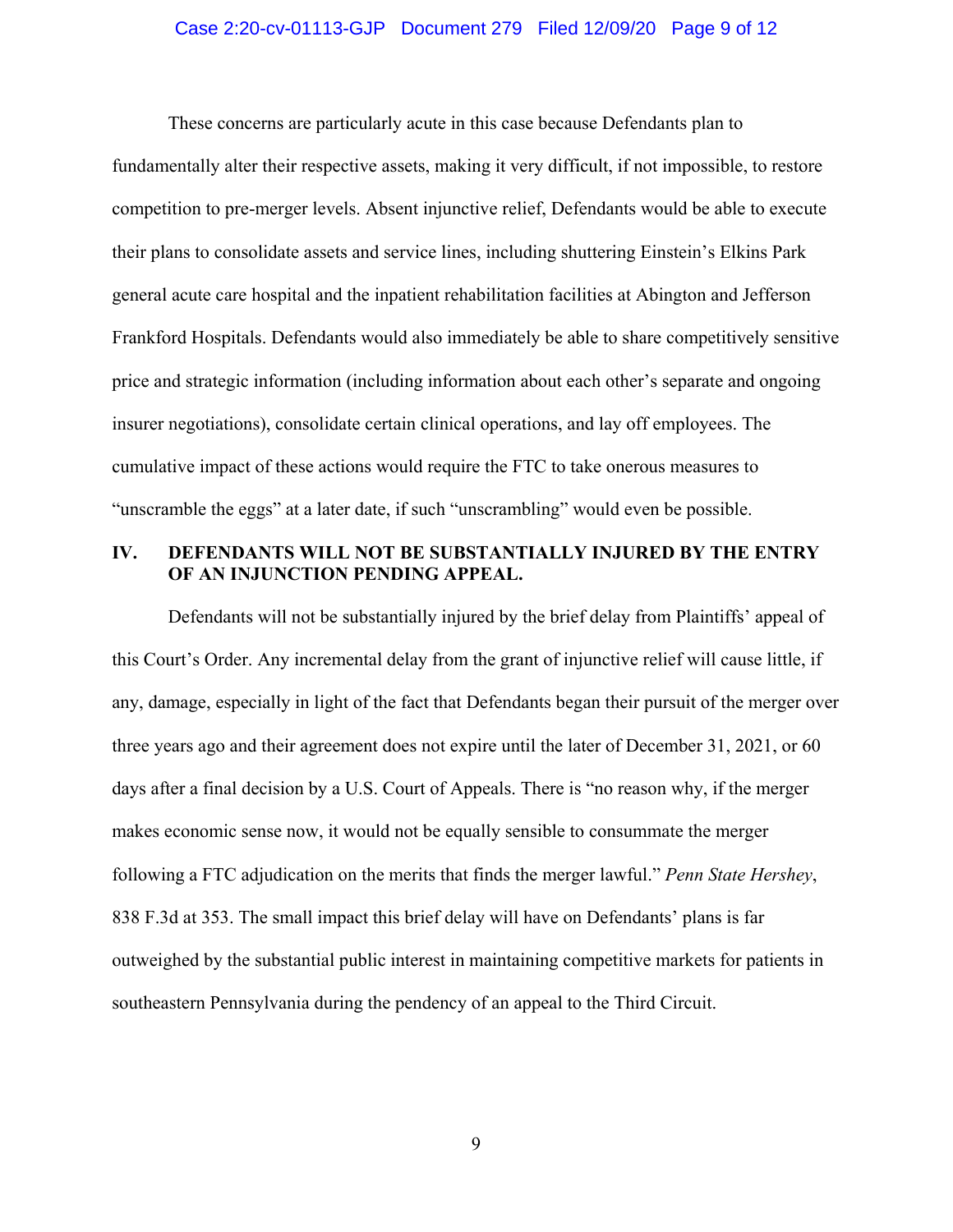# **V. AN INJUNCTION IS IN THE PUBLIC INTEREST.**

"[S]ince it is extraordinarily difficult to 'unscramble the egg,'" denial of an injunction pending appeal would undermine the strong public interest in effective enforcement of the antitrust laws by denying the public—specifically residents of Philadelphia and Montgomery Counties—full and complete relief should the Commission ultimately prevail. *See Penn State Hershey*, 838 F.3d at 353 (internal citation omitted); Op. 61-62. Substantial harm to competition would likely occur during the pendency of the appeal, the administrative proceeding, and any subsequent appeals. Jefferson may execute its plans to close inpatient general acute care and rehabilitation facilities and relocate services. Because of the deficiencies inherent in effectuating a divestiture after Defendants have merged, it is in the public interest to preserve Jefferson and Einstein as independent, competitive health systems while the Court of Appeals assesses the merits of this Court's decision.

#### **CONCLUSION**

For the foregoing reasons, Plaintiffs respectfully request that this Court grant an injunction pending appeal of this Court's Order dismissing Plaintiffs' Complaint For Preliminary Injunction. Alternatively, Plaintiffs respectfully request that the Court grant a brief injunction pending the resolution by the Court of Appeals of an emergency motion by Plaintiffs for an injunction pending appeal.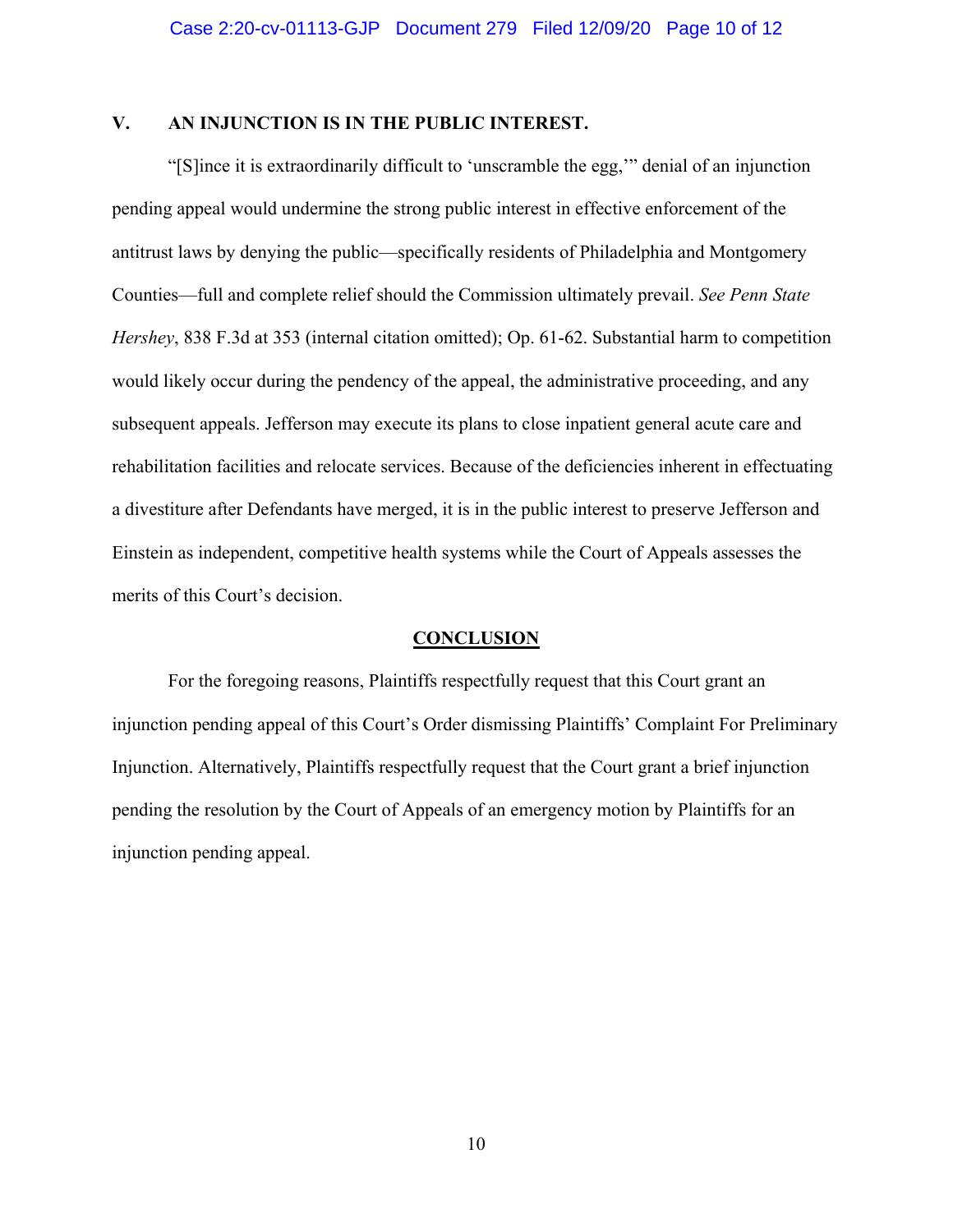Dated: December 9, 2020

Respectfully Submitted,

JAMES H. WEINGARTEN TRACY WERTZ, PA 69164 JAMIE FRANCE<br>CHRISTOPHER HARRIS JONATHAN WRIGHT<br>
Federal Trade Commission<br>
Federal Trade Commission<br>
Strawberry Square<br>
Harrisburg, PA 17120 Federal Trade Commission<br>Bureau of Competition (717) 787-4530 Bureau of Competition (717) 787-4530<br>600 Pennsylvania Avenue, NW awood@attorneygeneral.gov 600 Pennsylvania Avenue, NW<br>Washington, DC 20580  $(202)$   $326-3570$  twertz@attorneygeneral.gov<br>mseidman@ftc.gov ithomson@attorneygeneral.gov cdickinson@ftc.gov skovatis@attorneygeneral.gov jweingarten@ftc.gov sscannell@attorneygeneral.gov randrews@ftc.gov gdixon@ftc.gov *Pennsylvania*  jfrance@ftc.gov charris1@ftc.gov ateng@ftc.gov jwright1@ftc.gov

/s/ *Mark Seidman* /s/ *Abigail Wood* MARK SEIDMAN ABIGAIL WOOD, PA 325273 CHARLES DICKINSON JAMES A. DONAHUE, PA 42624<br>JAMES H. WEINGARTEN TRACY WERTZ, PA 69164 RYAN ANDREWS JENNIFER THOMSON, PA 89360 STEPHEN KOVATIS, PA 209495 GUIA DIXON STEPHEN SCANNELL (*pro hac vice*), IL JAMIE FRANCE Office of the Attorney General ALBERT TENG Commonwealth of Pennsylvania  $j$ donahue@attorneygeneral.gov  $ithomson@attorneygeneral.gov$ 

gchiarello@ftc.gov *Attorneys for Plaintiff Commonwealth of* 

*Attorneys for Plaintiff Federal Trade Commission*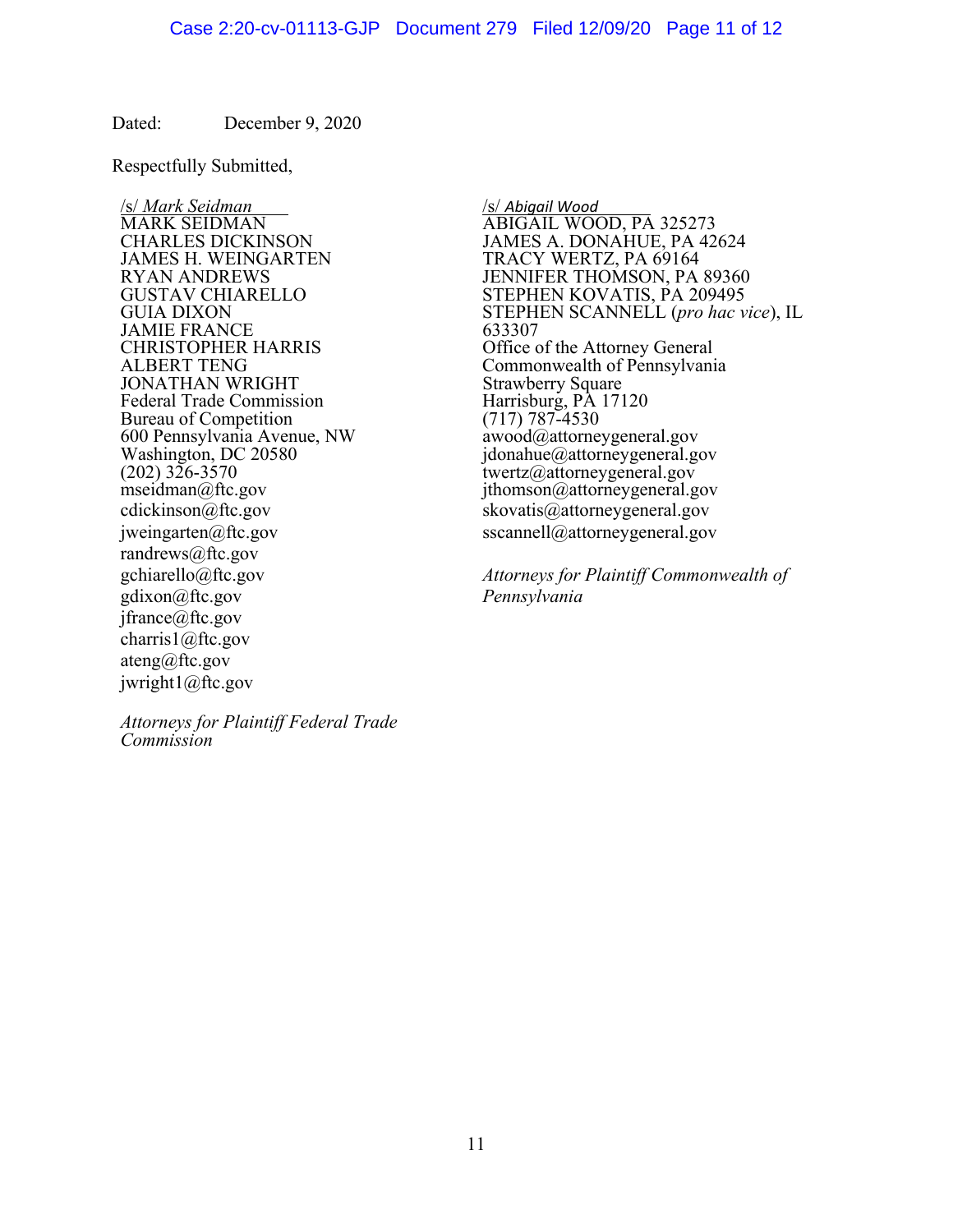# **CERTIFICATE OF SERVICE**

I, Mark Seidman, HEREBY CERTIFY that, on the 9th of December, 2020, I served or caused to be served a copy of the foregoing on counsel of record via the Court's electronic case filing (ECF) system.

> /s/ Mark Seidman Mark Seidman

 *Attorney for Plaintiff Federal Trade Commission*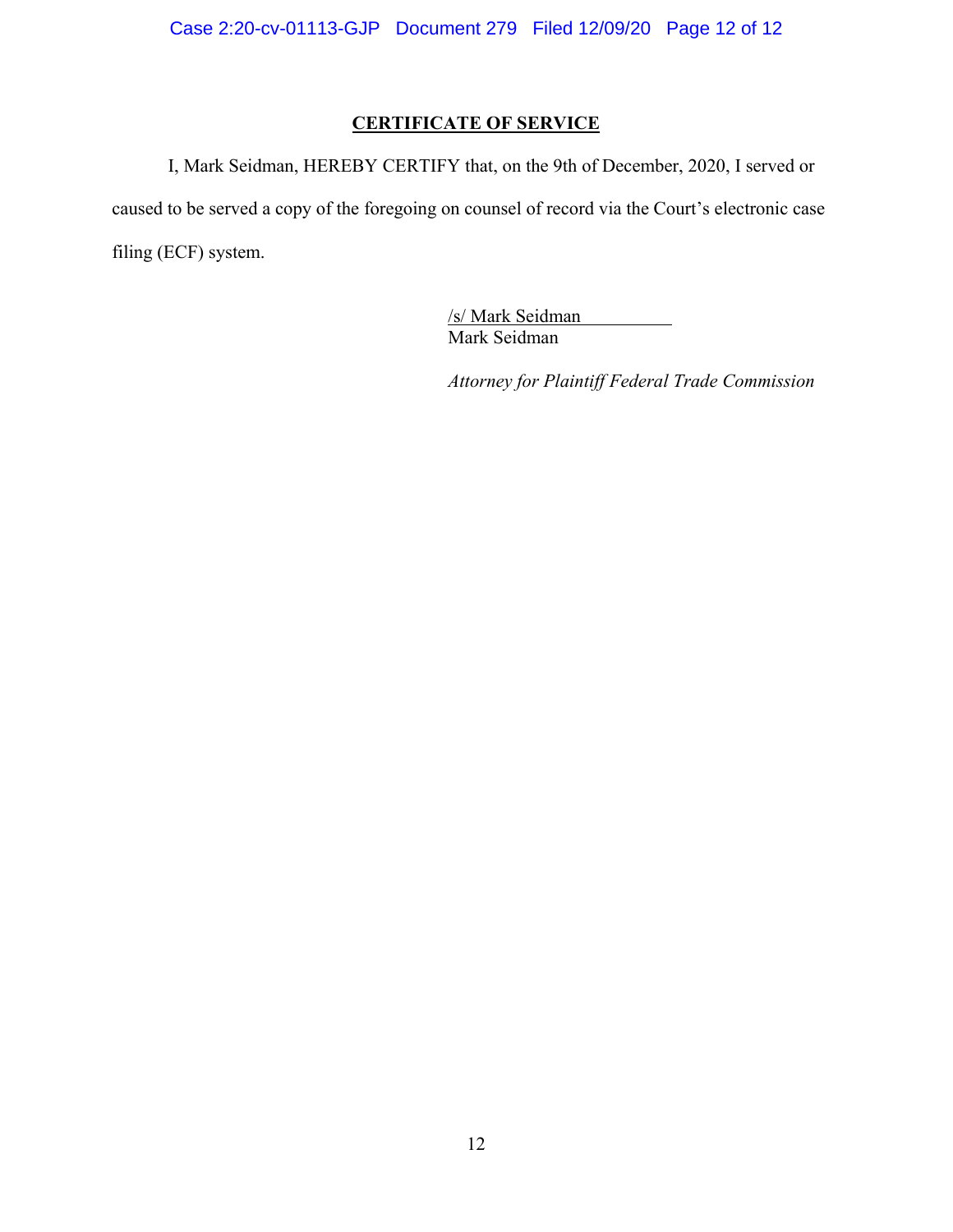#### **IN THE UNITED STATES DISTRICT COURT FOR THE EASTERN DISTRICT OF PENNSYLVANIA**

### **FEDERAL TRADE COMMISSION**

and

**COMMONWEALTH OF PENNSYLVANIA**

Plaintiffs,

v.

### **THOMAS JEFFERSON UNIVERSITY**

and

# **ALBERT EINSTEIN HEALTHCARE NETWORK**

Defendants.

# **[PROPOSED] ORDER**

AND NOW, this day of December, 2020, it is **ORDERED** that, upon consideration

of Plaintiffs' Emergency Motion for Injunction Pending Appeal, the motion is **GRANTED**.

The Court, having fully considered the matter, concludes that:

- 1. In the absence of an injunction pending appeal, Defendants Thomas Jefferson University and Albert Einstein Healthcare Network would be free to consummate their planned transaction (the "Transaction") after 11:59 p.m. on December 15, 2020;
- 2. Entry of an injunction pending appeal is in the public interest and is appropriate and necessary to enable the Court of Appeals to address the substantial issues raised in this case;

No. 2:20-cv-01113-GJP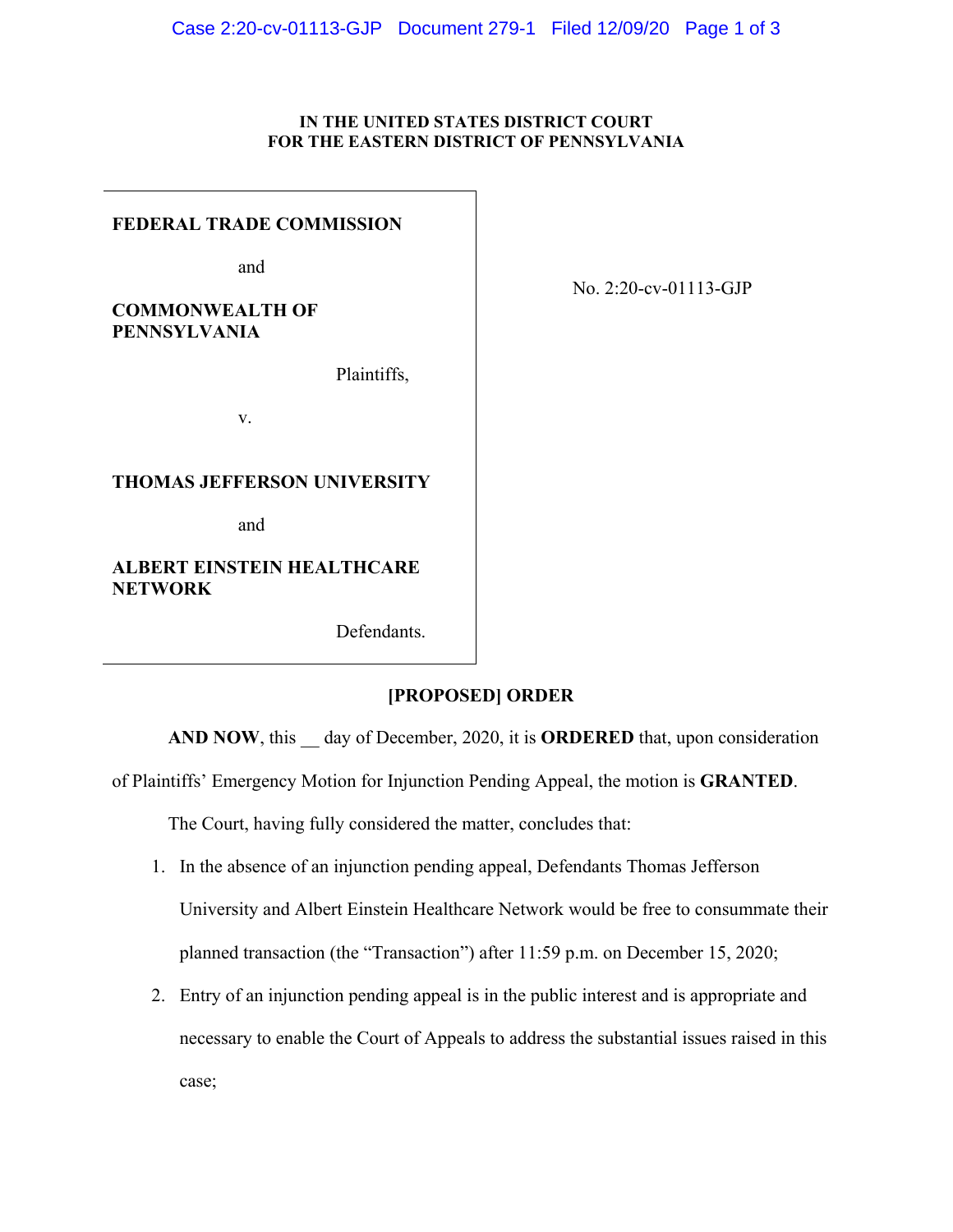- 3. If the Transaction is consummated, Plaintiffs and the public interest will be irreparably injured because the Government will be hindered in its ability to order effective relief should the Transaction be found to violate the antitrust laws following the Commission's administrative proceeding;
- 4. Defendants will not be substantially injured by the relief afforded by this Order; and
- 5. The questions raised in this case are sufficiently serious, substantial and difficult to warrant the relief afforded by this Order.

**IT IS THEREFORE ORDERED**, that pending the appeal of this Court's Order dismissing Plaintiffs' Complaint For Preliminary Injunction pursuant to Section 13(b) of the Federal Trade Commission Act, 15 U.S.C. § 53(b), and Section 16 of the Clayton Act, 15 U.S.C. § 26, Defendants Thomas Jefferson University and Albert Einstein Healthcare Network, or any of their affiliates, are restrained and enjoined from taking any steps, either directly or indirectly, toward consummation of the Transaction or otherwise effecting a combination of the Defendants or their assets, pending the issuance of the mandate by the United States Court of Appeals for the Third Circuit in this matter.

**IT IS FURTHER ORDERED** that Defendants maintain the *status quo* pending the issuance of the mandate by the United States Court of Appeals for the Third Circuit in this matter.

**IN THE ALTERNATIVE, IT IS THEREFORE ORDERED**, that pending a final decision and order by the United States Court of Appeals for the Third Circuit on an emergency application for an injunction pending appeal that Plaintiffs intend to file, Defendants Thomas Jefferson University and Albert Einstein Healthcare Network, or any of their affiliates, are restrained and enjoined from taking any steps, either directly or indirectly, toward consummation